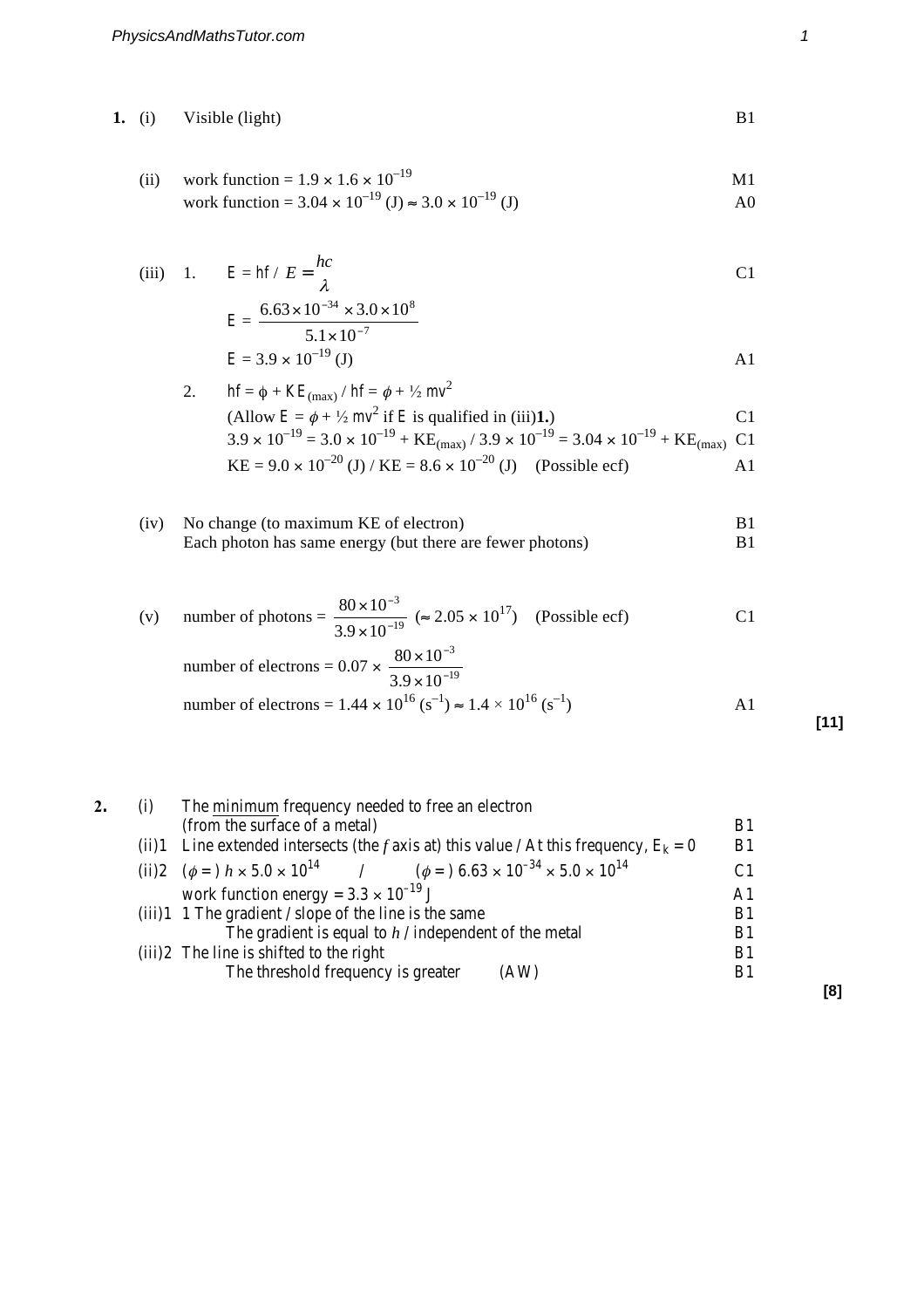|             | (Allow AW)<br>Any six from:                                                           |                |
|-------------|---------------------------------------------------------------------------------------|----------------|
| $1_{\cdot}$ | Photoelectric effect is the removal of electrons (from metals) when                   |                |
|             | exposed to light / $u.v.$ /e.m. radiation / photons                                   | B1             |
| 2.          | Surface electrons are involved / electrons released from the surface                  | B1             |
| 3.          | A single photon interacts with a single electron                                      | B1             |
| 4.          | Energy is conserved (in the interaction)                                              | B1             |
|             | 5. Energy of photon = $hf$ or $\frac{hc}{\lambda}$                                    | B <sub>1</sub> |
|             | 6. Reference to Einstein's photoelectric equation: $hf = \phi + KE_{(max)}$           | C <sub>1</sub> |
|             | 7. photon energy = work function (energy) + (maximum) KE (of electron)                | A <sub>1</sub> |
| 8.          | PE effect takes place / electron(s) released when $hf > \phi / hf = \phi /$ frequency |                |
|             | is greater / equal to threshold frequency                                             | B <sub>1</sub> |
|             | 9. The (maximum) KE of electron is independent of intensity when electrons            |                |
|             | are emitted                                                                           | B <sub>1</sub> |
|             | 10. Intensity increases the rate / number of electrons when emission occurs           | B1             |
|             | 11. PE effect does not take place / no electrons emitted when $hf < \phi$ / frequency |                |
|             | < threshold frequency                                                                 | B <sub>1</sub> |
|             | 12. Intensity has 'no effect' when there is no emission of electrons                  | B1             |
|             | QWC for 'organisation'                                                                | B1             |

4. (a) (i) 
$$
E = hc/\lambda = 6.63 \times 10^{-34} \times 3.0 \times 10^8 / 6.3 \times 10^{-7}
$$
  
mark is for correct substitution into formula

$$
= 3.16 \times 10^{-19} \text{ (J)}
$$
  
min of 2 sig figs; **allow** 3.1 for h = 6.6 × 10<sup>-34</sup> A1

(ii) 
$$
1.0 \times 10^{-3} / 3(.2) \times 10^{-19} (= 3.1 \times 10^{15})
$$
  
**accept**  $3 \times 10^{15}$ ; the mark is for the expression

| (iii) | energy levels explanation: electrons have discrete energies in atom/AW |    |  |
|-------|------------------------------------------------------------------------|----|--|
|       | QWC mark                                                               | B1 |  |
|       | each photon produced by electron moving between levels                 |    |  |
|       | good diagram can score marks                                           | B1 |  |
|       | photon energy equal to energy difference between levels                |    |  |
|       | <b>allow</b> $E_1 - E_2 = hf$ or similar                               |    |  |
|       |                                                                        | B1 |  |
|       | electron loses energy/making transition in correct direction           | B1 |  |
|       |                                                                        |    |  |

**[7]**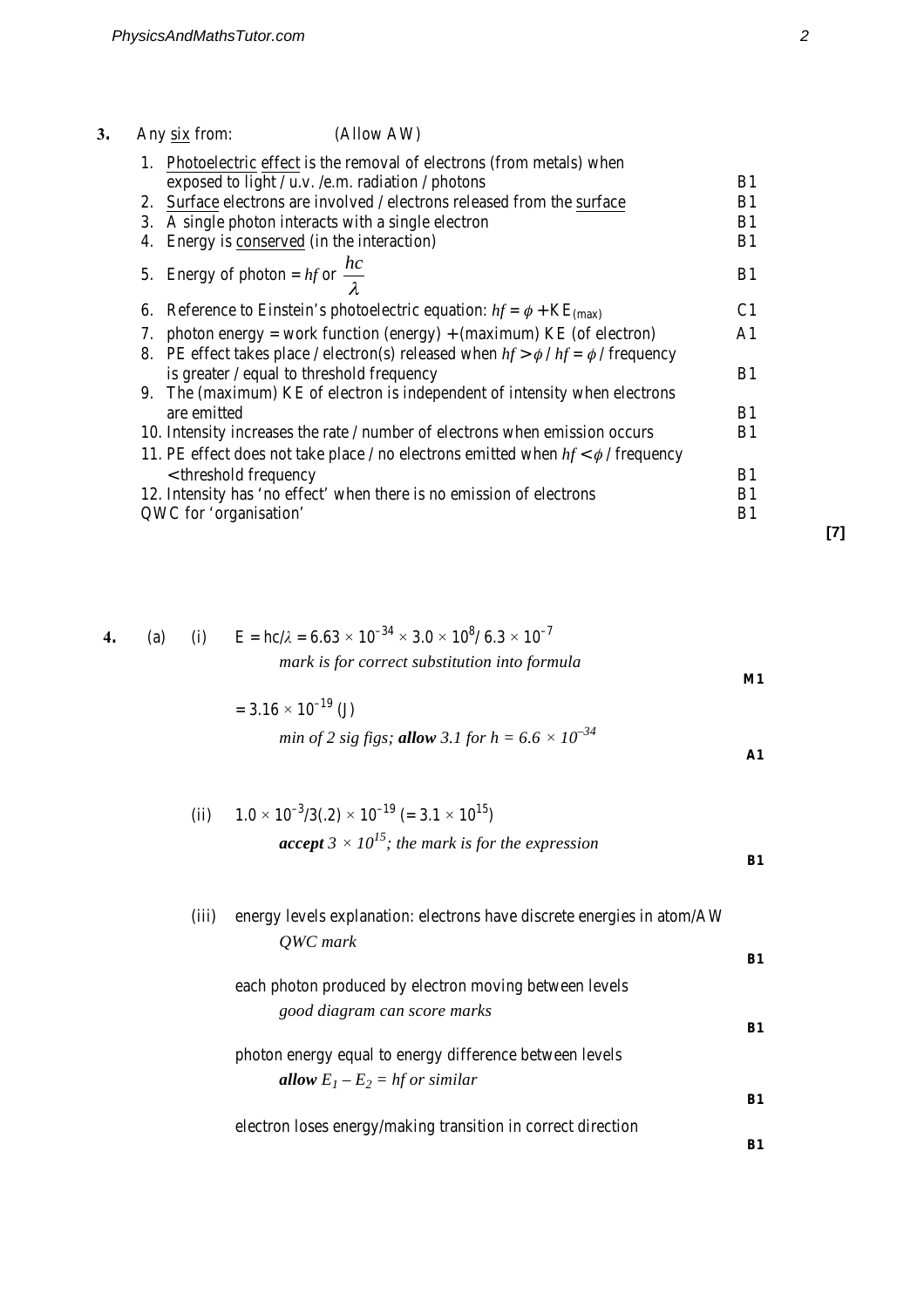|    |     | (iv)             | blue light has a higher frequency/shorter wavelength than red light                                                                                                                                                                                                   | B1             |  |
|----|-----|------------------|-----------------------------------------------------------------------------------------------------------------------------------------------------------------------------------------------------------------------------------------------------------------------|----------------|--|
|    |     |                  | energy per photon is higher (so fewer needed to produce one mW)                                                                                                                                                                                                       | B1             |  |
|    | (b) | (i)              | vertical arrow up approximately through $X$                                                                                                                                                                                                                           |                |  |
|    |     |                  | allow tolerance e.g. $\pm 10^{\circ}$                                                                                                                                                                                                                                 | B1             |  |
|    |     | (ii)             | I = 0.2 ne; = $0.2 \times 3.2 \times 10^{15} \times 1.6 \times 10^{-19}$                                                                                                                                                                                              |                |  |
|    |     |                  | max 2 marks if forget 0.2 factor                                                                                                                                                                                                                                      | C <sub>2</sub> |  |
|    |     |                  | $= 1.0(24) \times 10^{-4}$ (A) or 0.10 mA (9.6 $\times$ 10 <sup>-5</sup> if using 3 $\times$ 10 <sup>15</sup> )                                                                                                                                                       |                |  |
|    |     |                  | $0.51$ mA (0.48) if forget 0.2 factor                                                                                                                                                                                                                                 | ${\bf A1}$     |  |
|    |     | (iii)            | reflection/absorption at top layer; light/some photons reach bottom layer;<br>photons below threshold energy/photons absorbed by electrons without<br>release; recombination of ion pairs in insulating layer;<br>scattering of light/photons out of insulating layer |                |  |
|    |     |                  | award mark for any sensible comment; see examples given                                                                                                                                                                                                               | B1<br>$[14]$   |  |
| 5. | (a) | (i)              | paths spread out after passing through a gap or around an obstacle/AW                                                                                                                                                                                                 | B1             |  |
|    |     | (ii)             | wavelength of electrons                                                                                                                                                                                                                                               |                |  |
|    |     |                  | <b>allow</b> electrons behave as waves/AW                                                                                                                                                                                                                             | M1             |  |
|    |     |                  | must be comparable/of the order of magnitude of the atomic spacing<br><b>allow</b> must be about $10^{-10}$ m                                                                                                                                                         |                |  |
|    |     |                  |                                                                                                                                                                                                                                                                       | ${\bf A1}$     |  |
|    | (b) | $\lambda = h/mv$ |                                                                                                                                                                                                                                                                       |                |  |
|    |     |                  | mark for selecting formula                                                                                                                                                                                                                                            | C1             |  |
|    |     |                  | $v = 6.6(3) \times 10^{-34} / 9.1(1) \times 10^{-31} \times 1.2 \times 10^{-10}$<br>correct manipulation and subs. shown                                                                                                                                              |                |  |
|    |     |                  |                                                                                                                                                                                                                                                                       | M1             |  |
|    |     |                  | $= 6.0$ or 6.1 $\times$ 10 <sup>6</sup> (m s <sup>-1</sup> )<br>give all 3 marks for answers to 3 figs or more: i.e. 6.04, 6.06 or                                                                                                                                    |                |  |
|    |     |                  | 6.07                                                                                                                                                                                                                                                                  | ${\bf A1}$     |  |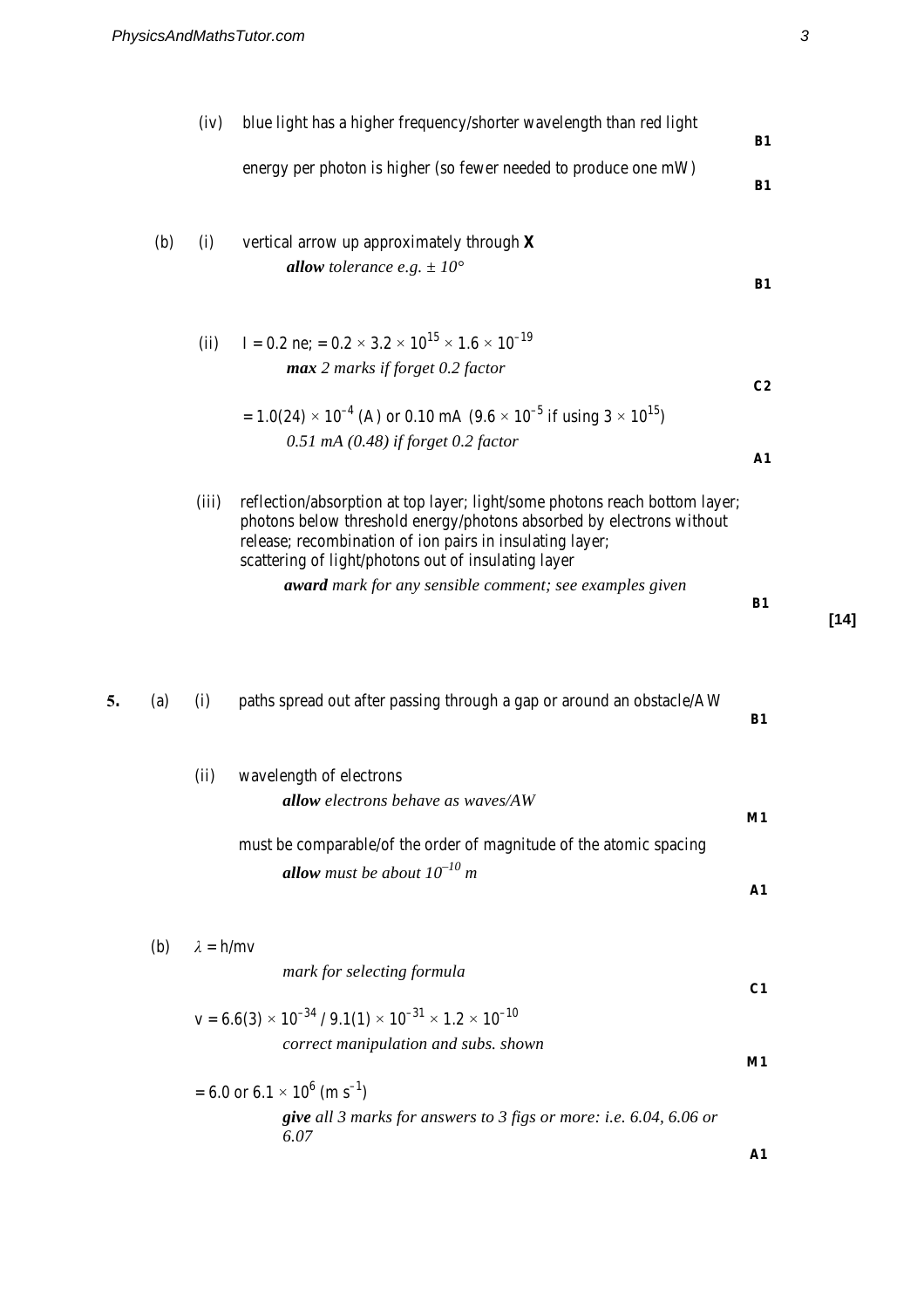|    | (c) |       | (i) $eV = \frac{1}{2}mv^2$                                                                                                                                                                                    |                        |
|----|-----|-------|---------------------------------------------------------------------------------------------------------------------------------------------------------------------------------------------------------------|------------------------|
|    |     |       | mark for algebraic equation                                                                                                                                                                                   | C1                     |
|    |     |       | $V = mv^2/2e = 9.1 \times 10^{-31} \times (6.0 \times 10^6)^2/2 \times 1.6 \times 10^{-19}$                                                                                                                   |                        |
|    |     |       | mark for correct substitution                                                                                                                                                                                 | C1                     |
|    |     |       | $= 1.0(2) \times 10^{2}$ (V)                                                                                                                                                                                  |                        |
|    |     |       | <b>give</b> 1 mark max for k.e. = $1.6(4) \times 10^{-17}$ J<br>using 6.1 gives $104 (V)$                                                                                                                     | ${\bf A1}$             |
|    |     | (ii)  | electrons should be repelled by cathode and/or<br>attracted by anode or they will be attracted back to the<br>cathode/slowed down if cathode positive                                                         |                        |
|    |     |       | award mark if answer indicates this idea                                                                                                                                                                      | B1                     |
| 6. | (a) | (i)   | line spacing $d = 1/(300 \times 1000) (= 3.3 \times 10^{-6}$ (m))                                                                                                                                             |                        |
|    |     |       | look for clear reasoning to award mark                                                                                                                                                                        | B1                     |
|    |     | (ii)  | $\sin \theta = \lambda/d$<br>$= 6.3 \times 10^{-7} / 3.3 \times 10^{-6} = 0.19$<br>$\theta = 11$ degrees                                                                                                      |                        |
|    |     |       | rounding error of 0.2 here gives $11.9^\circ$<br>$11.9^\circ$ gets 2 marks                                                                                                                                    |                        |
|    |     |       |                                                                                                                                                                                                               | C1<br>C1<br>${\bf A1}$ |
|    |     | (iii) | spots can be seen where $n = d \sin \theta / \lambda$<br>maximum n when $sin \theta = 1$ (giving n = 5.3) so n = 5 can be seen<br>thus 5 spots on either side of straight through $+$ straight through $= 11$ |                        |
|    |     |       | accept basic idea of orders for first mark<br>N.B. calculation not necessary                                                                                                                                  |                        |
|    |     |       |                                                                                                                                                                                                               | <b>B1</b><br>B1<br>B1  |
|    | (b) | (i)   | $\epsilon = hc/\lambda = 6.6 \times 10^{-34} \times 3.0 \times 10^8 / 6.3 \times 10^{-7}$<br>$= 3.14 \times 10^{-19}$ (J)                                                                                     | C1                     |
|    |     |       |                                                                                                                                                                                                               | ${\bf A1}$             |
|    |     | (ii)  | $5.0 \times 10^{-4}/3.14 \times 10^{-19}$<br>$= 1.6 \times 10^{15}$                                                                                                                                           |                        |
|    |     |       | <b>accept</b> 3.2 $\times$ 10 <sup>-19</sup> (J)                                                                                                                                                              |                        |
|    |     |       | ecf from b(i)1                                                                                                                                                                                                | C1<br>${\bf A1}$       |
|    |     |       |                                                                                                                                                                                                               |                        |

**[10]**

**[11]**